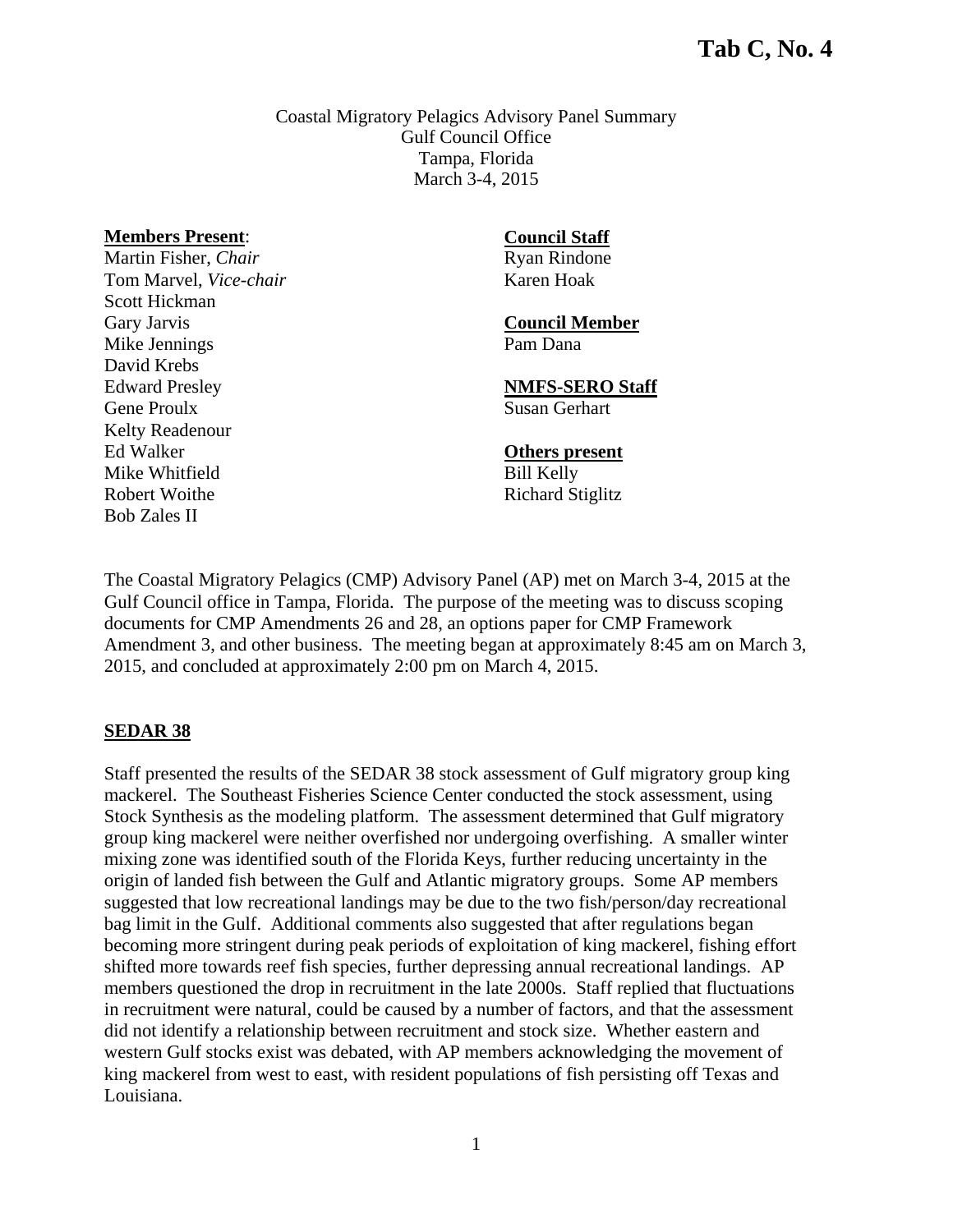**Motion**: The CMP AP recommends that the Council set the ACL equal to the ABC for 2015 (9.62 million pounds), and that the SSC annually readdress the ABC every year thereafter. *Motion carried 11 to 2* 

**Motion**: The CMP AP recommends that the Council accept the king mackerel stock boundary as established in SEDAR 38:

"…to establish the management mixing zone in the area south of the Florida Keys and Dry Tortugas, demarcated in the west by a line west from Key West to the Dry Tortugas at 24°35' N. latitude, then south at 83º W from the Dry Tortugas (the Gulf of Mexico/South Atlantic Council boundary) to the shelf edge, and in the east from the Dade-Monroe county line to the shelf edge ..."

### *Motion carried unanimously*

## **CMP Amendment 26 Scoping Document**

Staff presented the scoping document for CMP Amendment 26, which is examining Gulf and South Atlantic annual catch limits (ACLs), king mackerel stock boundaries, bag limit sale provisions, winter mixing zone management, and sector-specific accountability measures. Intent for each of the proposed actions as per discussions by the Gulf and South Atlantic Councils was reviewed.

### *Mixing Zone Management*

The AP discussed which Council should be responsible for managing the mixing zone. AP members thought that it was more likely that the king mackerel in the mixing zone would be from the Gulf migratory group, and that having homogenous regulations throughout the Keys would benefit fishermen. Staff noted that the current eastern Council boundary for Spanish mackerel was the Dade/Monroe County line, and the Florida/Georgia state line for cobia. Also, members of the commercial king mackerel gillnet fishery have expressed an interest in being managed by the Gulf Council, as opposed to the South Atlantic Council.

**Motion**: The CMP AP recommends that the Gulf Council manage the king mackerel fishery from the Dade/Monroe county line in the east to the Texas/Mexico border in the west. *Motion carried unanimously*

## *Commercial King Mackerel Zone Allocations*

Commercial zone allocations were reviewed, and staff created a table showing the resultant zone quotas in pounds for the status quo, equal, and proportional reallocation options presented in the scoping document. Reallocation of the commercial zones is necessary, as the SEDAR 38 stock assessment indicated that the current Florida East Coast Zone is part of the Atlantic migratory group- not the Gulf, as was previously thought. As such, the commercial zone allocations need to be rebalanced. AP members from the Gulf Northern Zone expressed a desire to have their zone quota increased, citing the combination of a low quota, traveling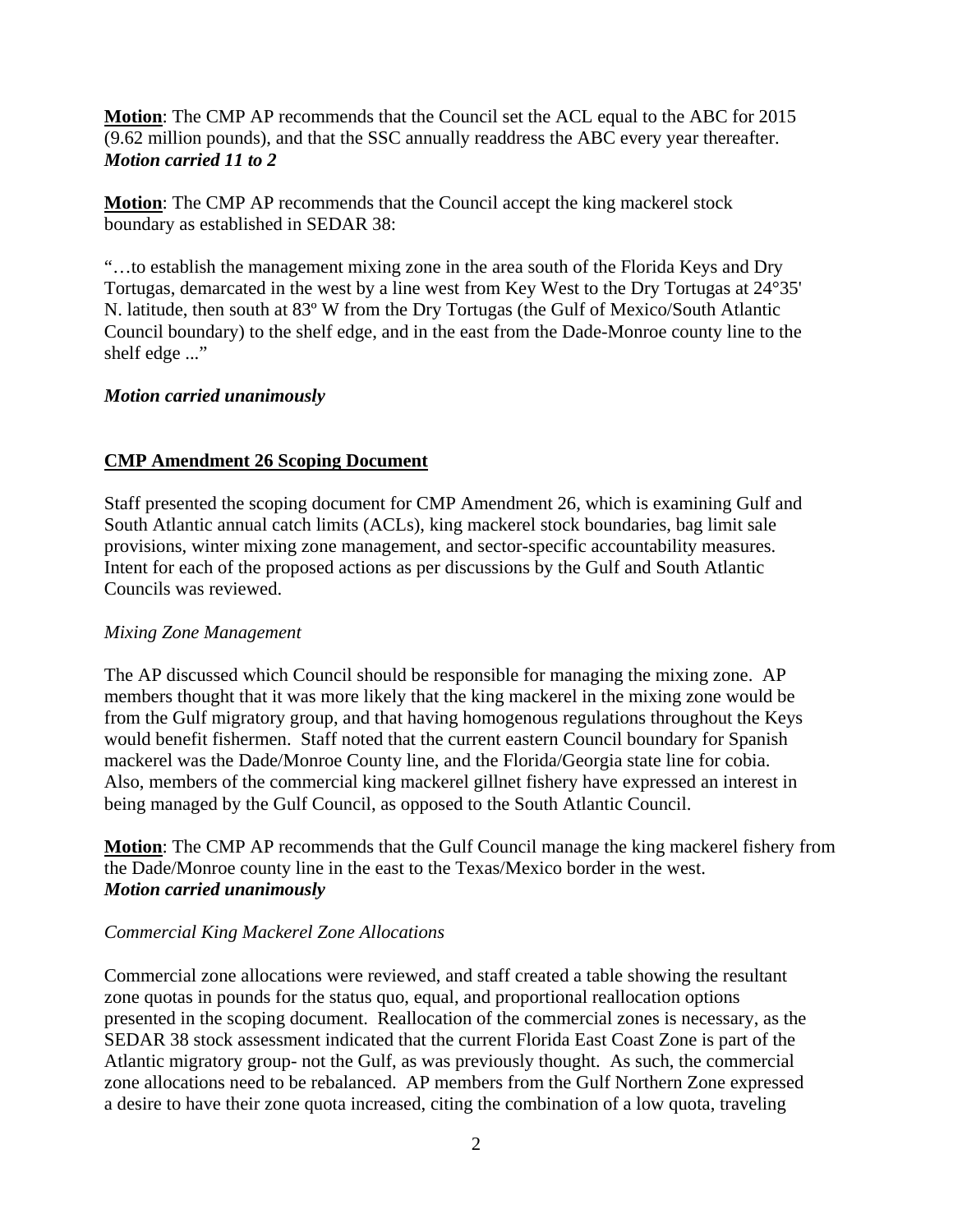fishermen, and prior to the passage of CMP Amendment 20B, an undesirable season opening date as reasons for little to no landings on most permits in that zone. AP members from the Gulf Western and Southern Zones likewise expressed a desire for additional quota. All AP members agreed that historical fishing participation needed to be acknowledged. After several failed and withdrawn motions considering various allocation options, the AP agreed to the following reallocation scenario for the commercial zones in the Gulf:

**Motion**: The CMP AP recommends that the Council adopt the following commercial zone allocations for the Gulf migratory group king mackerel fishery: Western Zone 40% Northern Zone 18%, Southern Zone Handline 21% Southern Zone Gillnet 21% *Motion carried 11 to 2* 

#### *Reallocation between the Recreational and Commercial Sectors*

The AP acknowledged that the commercial fleets had the capability and capacity to land the current commercial ACL, plus any proposed increase. Concurrently, there was no desire to see the recreational fishery in a position where it could exceed its ACL, as the present yearround nature of the recreational fishery was viewed as critical to maintaining access to recreational fishing opportunities. Inter-sector reallocation was viewed as an opportunity by AP members for the normally conflicting interests of the sectors to be put aside in favor of compromise. Options for shifting a portion of the recreational allocation to the commercial sector were debated, including single (10%), incremental (2% per year), and conditional (shift allocation to the commercial sector unless and until the recreational sector reaches 80% of its ACL) reallocation scenarios. AP members were concerned that the Marine Recreational Information Program (MRIP) recalibration of king mackerel landings would show higher recreational landings than past Marine Recreational Fisheries Statistics Survey (MRFSS) data, which could affect any reallocation decision. Also, the recent decrease in fuel prices was viewed as a potential indicator of increasing recreational effort in the short term.

**Motion**: The CMP AP recommends that the Council abstain from reallocating any king mackerel from the recreational sector to the commercial sector until such a time that additional options for utilizing excess quota are explored for the recreational sector. *Motion carried unanimously*

#### *Recreational Bag Limit for Gulf King Mackerel*

An increased recreational bag limit of king mackerel to three fish/person/day was proffered as a way to encourage increased utilization of the recreational ACL. AP members thought that the initial decrease of the bag limit to two fish/person/day in the mid-1990s may have been partly to blame for the drop in recreational effort.

**Motion**: The CMP AP recommends that the Council increase the recreational bag limit for king mackerel from 2 fish/person/day to 3 fish/person/day. *Motion carried unanimously*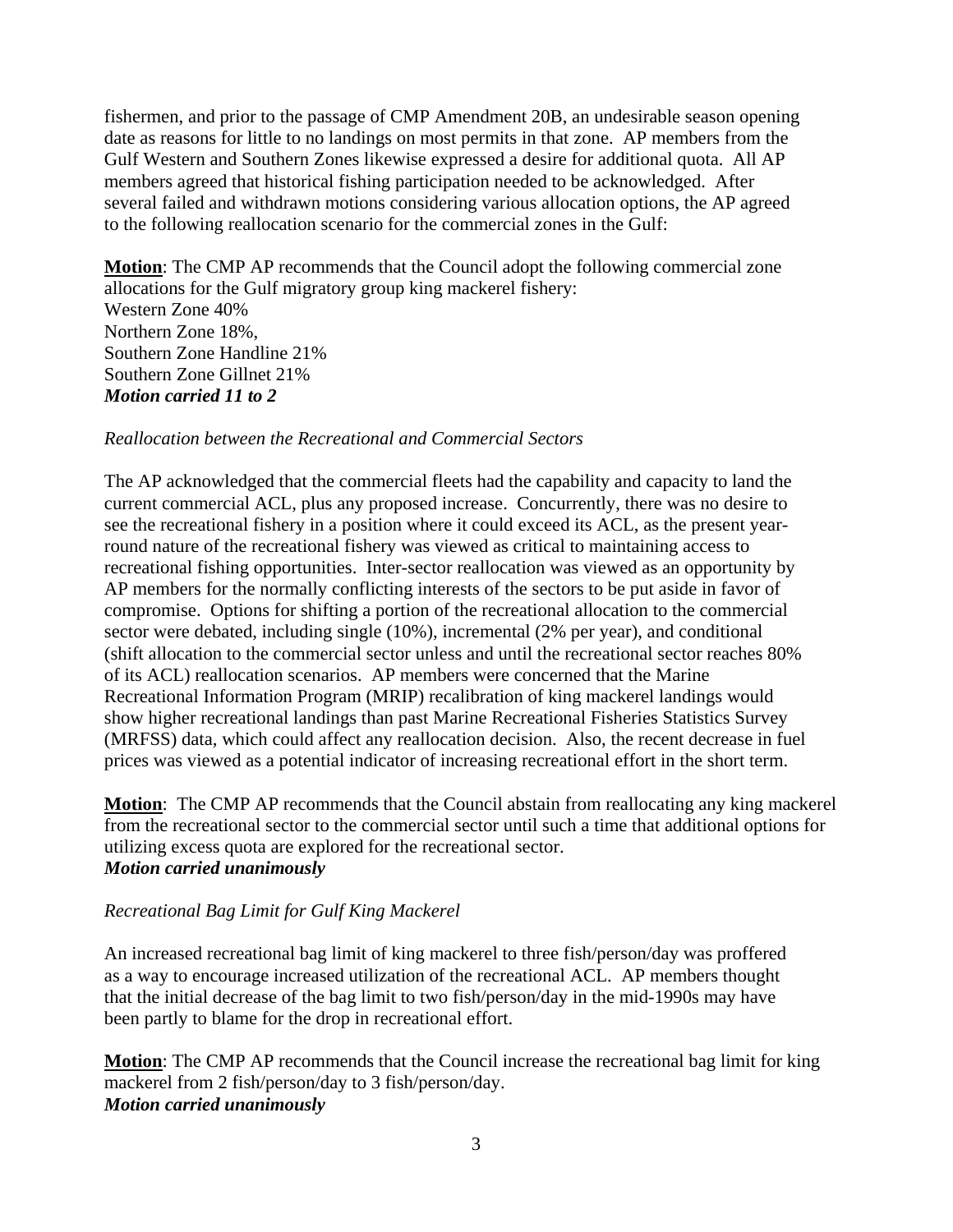# *Bag Limit Sale of King Mackerel for the Atlantic Small Coastal Shark Fishery*

One proposed action in CMP Amendment 26 would permit the sale of bag limit caught king mackerel in the small coastal shark drift gillnet fishery in the South Atlantic. These king mackerel, caught in drift gillnets (an impermissible gear for landing commercial king mackerel), were sold prior to the implementation of CMP Amendment 20A (2014). Since 20A's implementation, these fish have been discarded with high discard mortality rates. AP members deferred much of the judgment on this issue to the South Atlantic; however, AP members did note that they thought that fish landed on a commercial trip ought to be able to be sold.

**Motion**: The CMP AP recommends that the small coastal shark gillnet fishery in the South Atlantic be allowed to harvest and sell the recreational bag limit so long as the vessel has a federal commercial king mackerel permit and the commercial king mackerel season is open. *Motion carried 10 to 2* 

## *King Mackerel Management for the Florida East Coast*

The South Atlantic Council is interested in maintaining a Florida East Coast management zone for king mackerel, and has expressed concern that increasing commercial effort in that region may require additional management measures in the future. The CMP AP elected to defer any action on this potential management measure to the South Atlantic, so long as the South Atlantic was not responsible for managing king mackerel in Monroe County.

### *Sector-specific Accountability Measures for CMP Species*

A Council member had requested that sector-specific accountability measures (AMs) be explored for CMP species. Staff reviewed existing sector-specific AMs in place for king mackerel, and noted that developing the same for Spanish mackerel and cobia would require establishing sector allocations for those species. The AP recommended no further action on sector-specific AMs for CMP species at this time.

## **CMP Amendment 28 Scoping Document**

AP members thought it crucial to determine the goals of CMP 28, which they felt were not clearly outlined. To do this, they queried their membership in attendance, and were in consensus on the following:

- 1. The Gulf commercial king mackerel fishery is overcapitalized
- 2. The current commercial king mackerel permit should be split into separate Gulf and Atlantic permits
- 3. The Joint CMP Fishery Management Plan (FMP) should be divided into separate FMPs for the Gulf and South Atlantic Councils
- 4. The current commercial Spanish mackerel permit should be split into separate Gulf and Atlantic permits

**Motion**: The CMP AP recommends splitting the current federal commercial king mackerel permit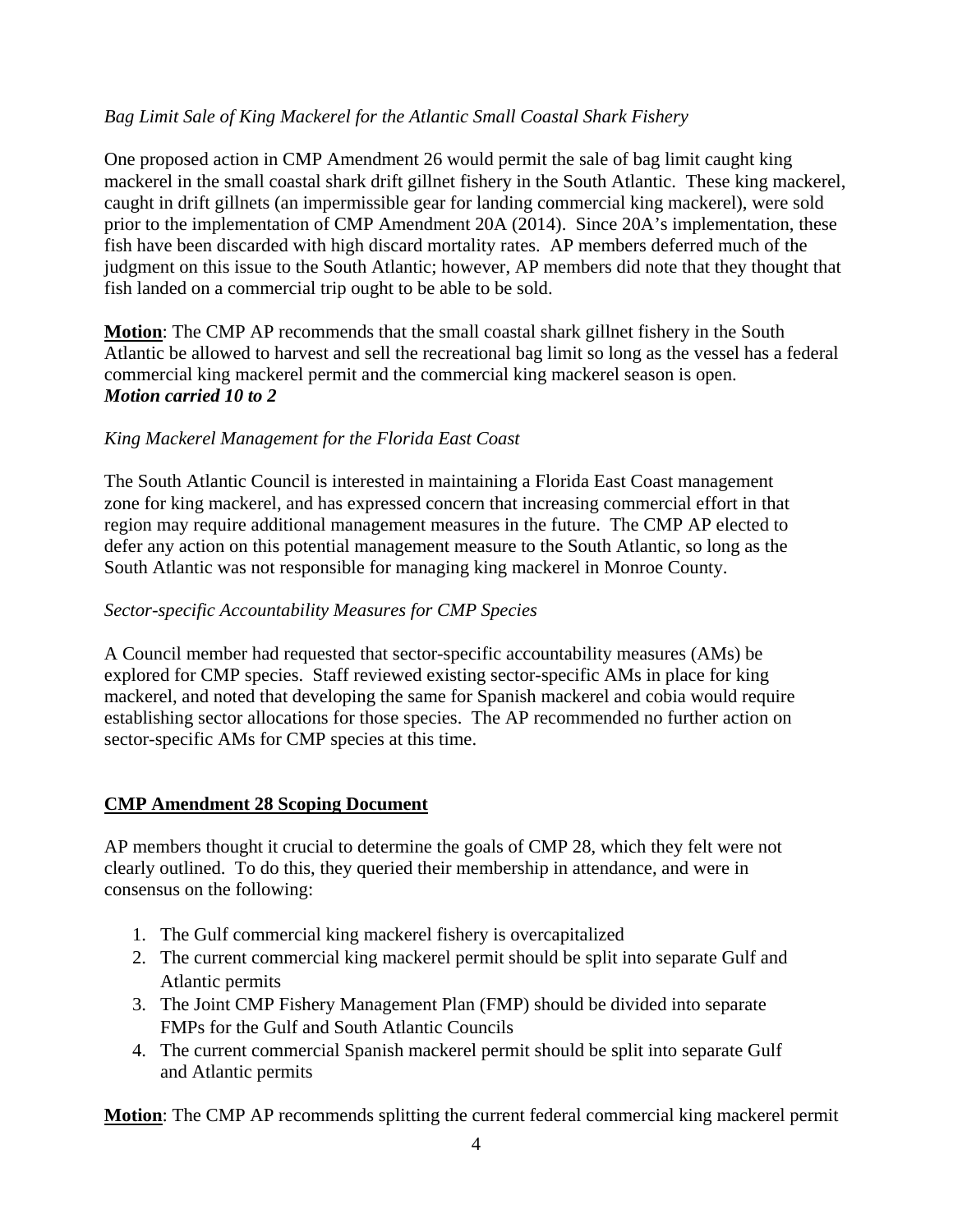## into two separate permits for the Gulf and Atlantic. *Motion carried unanimously*

# *Determination of Gulf Commercial King Mackerel Permit Eligibility*

AP members voiced support for protecting the interests of historical fishermen from both the Gulf and the Atlantic; however, reducing the number of participants traveling from the east coast of Florida was also identified as a priority. AP members determined that approximately 10% of the current number of commercial king mackerel permits could harvest the entire Gulf commercial ACL. Eliminating permits was not considered desirable, but preventing permits with little to no landings over long time periods from being transferred was deemed worthy of further consideration. AP members seemed confident that splitting the commercial king mackerel fishing permit into separate Gulf and Atlantic permits could solve several issues currently faced by Gulf commercial fishermen. The ultimate goal expressed by the AP was to move towards strategies which would increase ex-vessel prices.

After lengthy debate and considerable collaboration amongst AP members, the following motion was passed after some revision:

**Motion**: The CMP AP recommends that the Council include the following in the appropriate place in the CMP Amendment 28 Scoping Document:

Pending the division of the current federal king mackerel permit into separate Gulf and South Atlantic permits, the Gulf permit would be further split into two separate classes. Permit holders would only qualify for one of the two types of permits as cited below:

- 1. Fully transferable: Gulf permit holders will be issued a fully transferable king mackerel permit so long as they have met one of the following landings thresholds for king mackerel in the Gulf of Mexico.
	- a. 5,000 lbs of king mackerel in any one year between 1994-2009
	- b. 10,000 lbs of king mackerel annually in at least 4 years between 2010-2014
	- c. 20,000 lbs of king mackerel annually in at least 4 years between 2010-2014
	- d. Other
- 2. Non-transferable: any Gulf king mackerel permit holder who does not qualify for the fully transferable permit. The non-transferable Gulf permit would be specific to a single commercial gulf zone. The permit holder must meet the following criteria:
	- a. Commercial landings of any species in the Gulf of Mexico
	- b. That the hailing port listed for the Gulf of Mexico is on the current federal commercial king mackerel permit as of January 1, 2015
	- c. Develop an appeals process

## *Motion carried 12 to 1*

The above motion was designed to allow all those commercial king mackerel fishermen currently fishing in the Gulf the opportunity to continue fishing there. The motion would also serve as the qualification criteria for determining which existing permit holders would receive one of the two types of Gulf permits following the splitting of the current commercial king mackerel fishing permit. The number of fully transferable permits is expected to be less than those which would be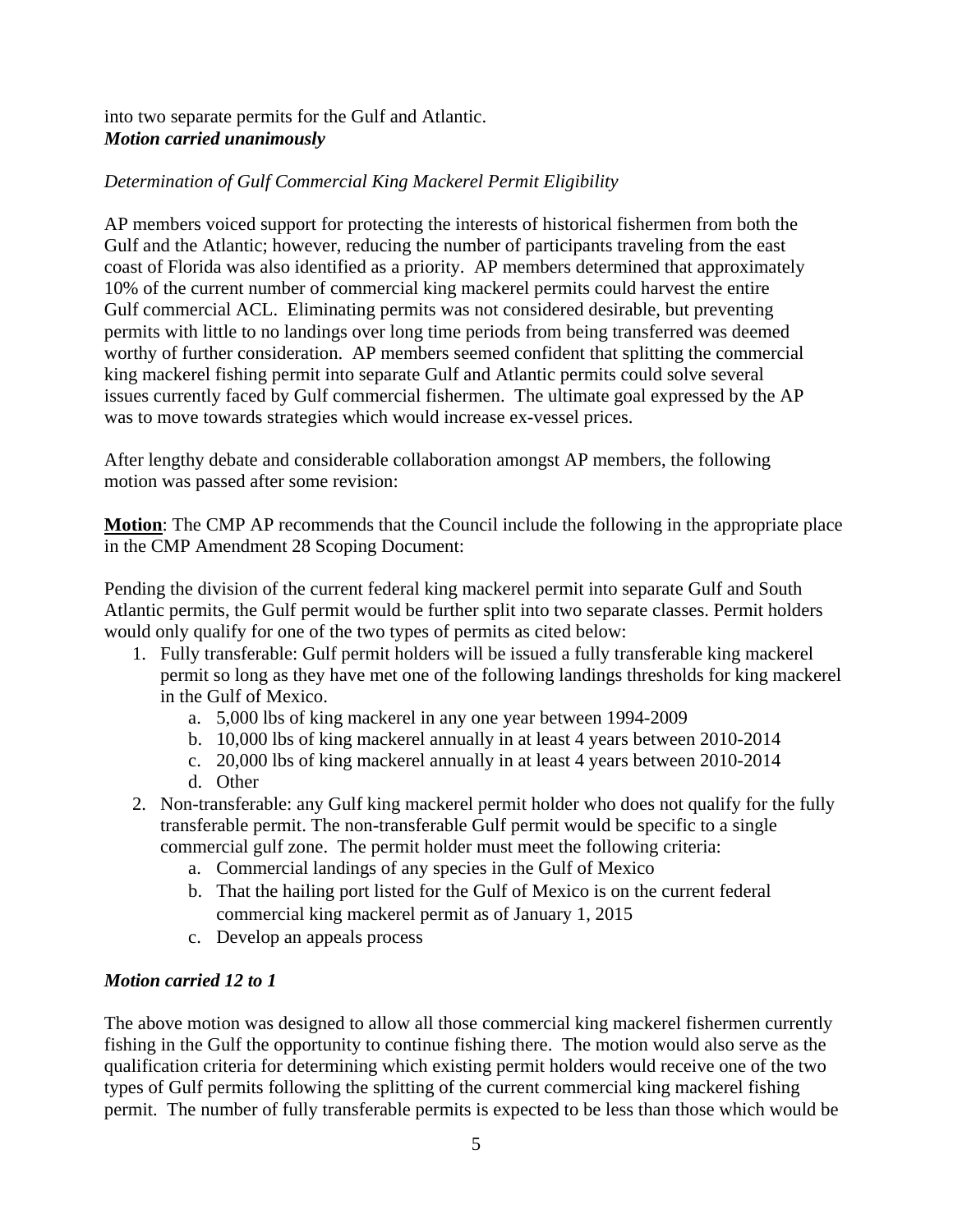non-transferable. Most fully transferable permits would be expected to be awarded to historical Gulf and traveling fishermen, while non-transferable permits would be more likely to be awarded to part-time and recent entrants into the fishery.

### *Splitting of Commercial Spanish Mackerel Permits*

In keeping with the desired division of the commercial king mackerel fishing permit, and the previous consensus statements, the AP passed the following motion:

**Motion**: The CMP AP recommends to the Council that the Spanish mackerel commercial fishing permit be split into separate Gulf and Atlantic permits. *Motion carried unanimously* 

## **CMP Framework Amendment 3 Options Paper**

AP members reviewed an options paper concerning trip limits, AMs, electronic reporting, and latent permits in the king mackerel gillnet component of the commercial sector. Proposed AMs are intended to accompany any approved increase in the trip limit. Modifications to electronic reporting are intended to expedite the flow of landings data to NMFS from the seafood dealers buying gillnet-caught king mackerel. Elimination of latent permits is being considered at the previous behest of the industry.

## *Commercial King Mackerel Gillnet Trip Limit*

Two members of the public representing the gillnet component were present, and offered their (sometimes conflicting) respective viewpoints to AP members. Gillnet fishermen are concerned about the severity of the fines they receive when they exceed the current 25,000 lb trip limit. They claim this trip limit was arbitrarily established, and that the nature of gillnet fishing gear lends itself to landing more than the trip limit in many cases. The latter point is further exacerbated by the difficulty fishermen have in estimating the amount of king mackerel in their nets. Several fishermen in the gillnet fleet support a trip limit increase to 45,000 lbs, which they claim takes over 24 hours to process at the dock, thereby controlling the pace of landings. However, one of the gillnet fishermen present at the meeting indicated that it took only a couple hours to offload the current trip limit of 25,000 pounds, and did not agree that fishermen had difficulty estimating the amount of king mackerel in their nets.

AP members remarked that the combination of the limited number of gillnet endorsements (21) and a high quota for the gillnet component of the Gulf Southern Zone ACL (551.448 lbs in 2015) would make the commercial king mackerel gillnet component an ideal candidate for an individual fishing quota (IFQ) system. Gillnet fishermen replied that they had no interest in an IFQ system. Gillnet fishermen had remarked that they wanted the ability to land king mackerel on weekends. AP members asked if gillnet fishermen would accept putting vessel monitoring system (VMS) hardware on their vessels in exchange, and fishermen were firmly opposed. AP members thought that VMS would relieve a great deal of enforcement burden from NMFS, and would increase accountability in the gillnet component. The most important compliance issue identified was ensuring that all of the king mackerel landed in the gillnet fishery are counted.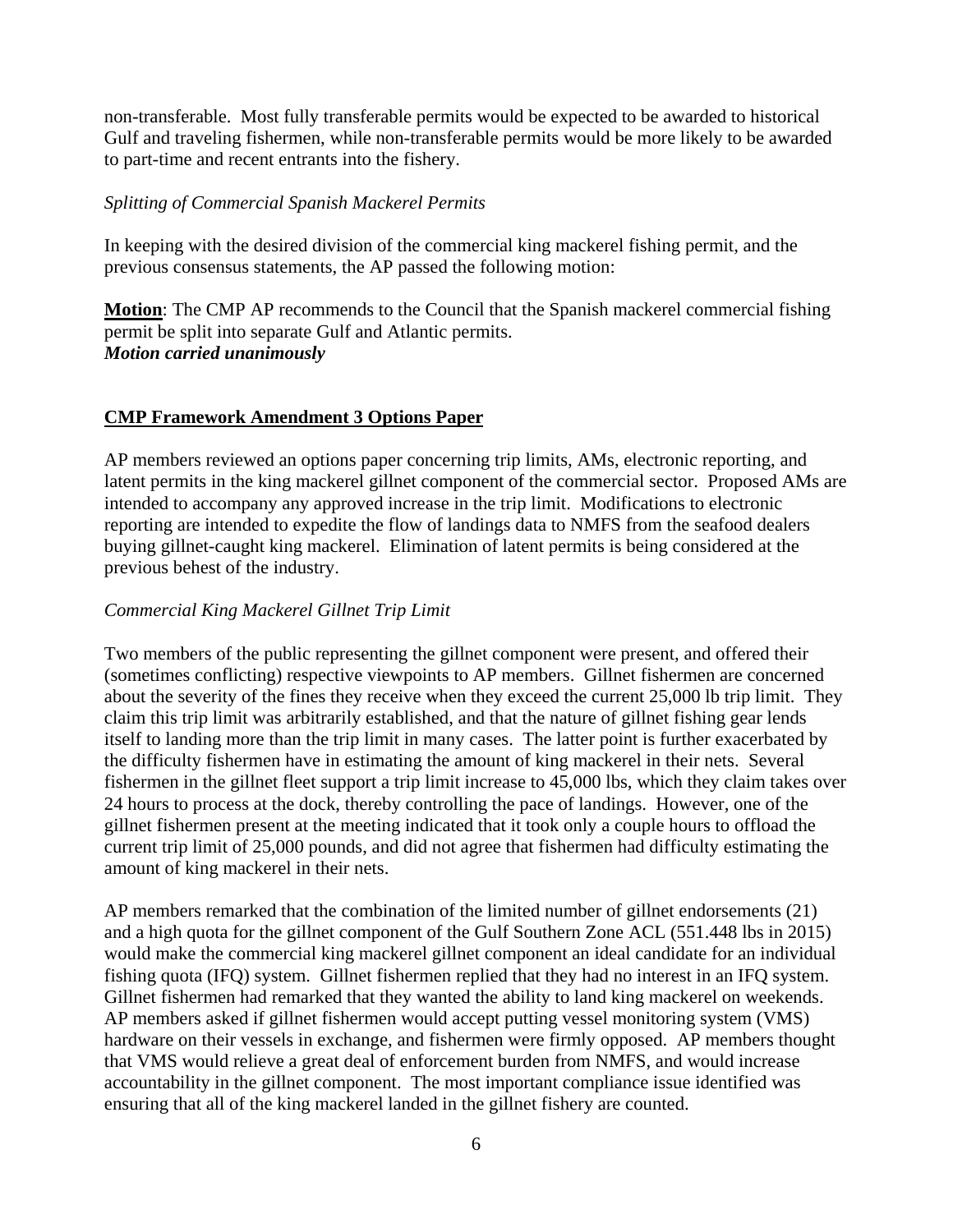**Motion**: The CMP AP recommends to the Council that the trip limit be increased from 25,000 lbs. to 35,000 lbs. for the commercial king mackerel gillnet fishery (*Action 1, Alternative 2, Option 2a*). *Motion carried 8 to 4* 

*Accountability Measures for the Gillnet Component of the Commercial King Mackerel Fishery* 

The AP discussed AMs to accompany the recommended increase in the king mackerel gillnet trip limit. AP members thought it redundant to have both buffers on the ACL and payback provisions. Opportunities to reduce unnecessary management were seen as a worthy objective by the AP.

**Motion**: The CMP AP recommends that the Council select Alternative 3, Options (a) and (e), as preferred for Action 2 in CMP Framework Amendment 3:

**Alternative 3:** Establish an annual catch target (ACT) for the Gulf of Mexico gillnet component of the commercial king mackerel fishery that is below the annual catch limit. The gillnet component of the commercial king mackerel fishery will be closed when the ACT is met or projected to be met.

**Option 3a:** ACT is equal to 95% of the ACL **Option 3b**: ACT is equal to 90% of the ACL

**Option 3c:** ACT is equal to 80% of the ACL

**Option 3d:** ACT is based on the Gulf of Mexico Fishery Management Council's ACL/ACT Control Rule

**Option 3e:** If the gillnet component of the commercial king mackerel fishery does not land its quota in a given year, then the amount of any landings under the quota will be added to the following year's quota, up to but not exceeding the annual catch limit.

### *Motion passed 11 to 1*

**Motion**: The CMP AP recommends that the Council move Alternative 2 of Action 2 to the Considered but Rejected Appendix:

**Alternative 2:** Establish a payback provision for the gillnet component of the commercial king mackerel fishery, whereby the weight of any fish landed by a vessel with a gillnet endorsement in excess of the trip limit is deducted from the following year's Southern Zone Gillnet ACL. The NMFS will monitor the landings and make any necessary adjustments to the subsequent year's Southern Zone Gillnet ACL. The ACT (if established) will be adjusted to reflect the previously established percent buffer.

### *Motion carried unanimously*

### *Modifications to Electronic Reporting Requirements for Seafood Dealers*

AP members heard from staff about the current status of electronic reporting by seafood dealers buying gillnet-caught king mackerel. Currently, dealers must file electronic reports daily; however, due to quality control systems in place for all reported landings, NMFS may not receive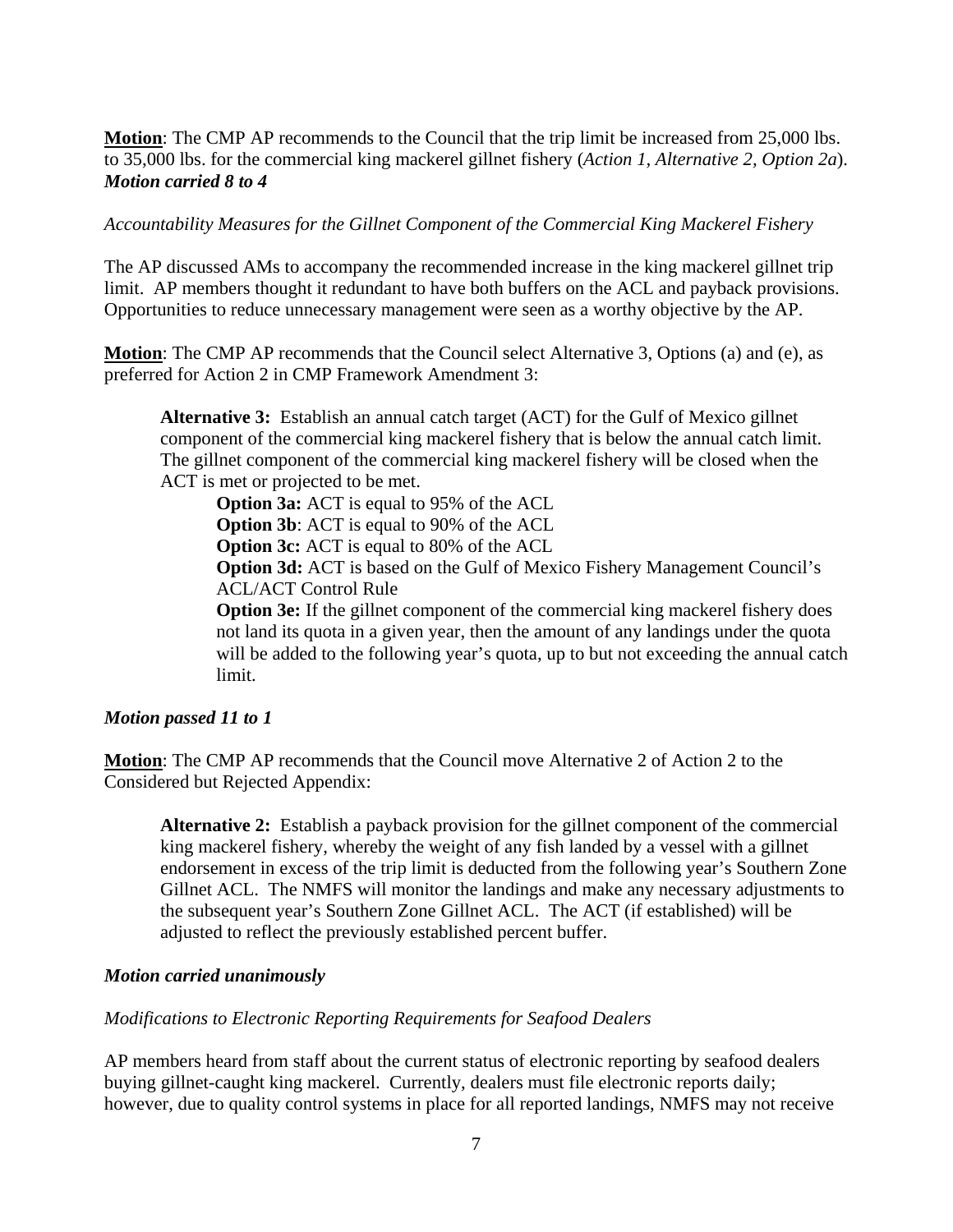the verified landings until up to 48 hours after the king mackerel have been offloaded from fishing vessels. An alternative system is needed to expedite landings reports, so that NMFS can react more quickly to the pace of landings to ensure the gillnet fleet does not exceed its quota.

**Motion**: The CMP AP recommends that the Council select Alternative 3 of Action 3 as preferred:

**Alternative 3:** Remove the requirement for *daily electronic* reporting by commercial king mackerel gillnet dealers. Dealers reporting purchases of king mackerel landed by the gillnet sector for the Gulf Southern Zone must report *daily via means determined by the National Marine Fisheries Service* (NMFS) during the open fishing season. Reporting frequency, methods, and deadlines may be modified upon notification by NMFS. If no king mackerel landed by gillnet were received the previous day, a no landings report must be submitted by the same deadline. In addition, dealers reporting purchases of king mackerel landed by the gillnet sector for the Gulf Southern Zone must submit forms *weekly* from trips landing between Sunday and Saturday to the electronic reporting system supported by the Southeast Fisheries Science Center by 11:59 p.m. local time on the following Tuesday.

## *Motion carried unanimously*

## *Elimination of Latent Gillnet Endorsements*

At a meeting in January 2015 in Key West with gillnet fishermen, Council members were told that the gillnet fleet wanted to reduce the number of latent gillnet endorsements. However, at the CMP AP meeting, members of the public representing the gillnet fishermen indicated they were no longer interested in eliminating any gillnet endorsements.

**Motion**: The CMP AP recommends moving Action 4 to the Considered but Rejected Appendix:

## **Action 4: Elimination of Inactive Commercial King Mackerel Gillnet Endorsements**

**Alternative 1:** No Action – Maintain all current requirements for renewing commercial king mackerel gillnet endorsements.

**Alternative 2:** Allow commercial king mackerel gillnet endorsements to be renewed only if *average landings* during 2006-2015 were greater than **x** lbs. Gillnet endorsements that do not qualify will be non-renewable and non-transferable.

**Alternative 3:** Allow commercial king mackerel gillnet endorsements to be renewed only if *landings for a single year* during 2006-2015 were greater than x lbs. Gillnet endorsements that do not qualify will be non-renewable and non-transferable.

### *Motion carried unanimously*